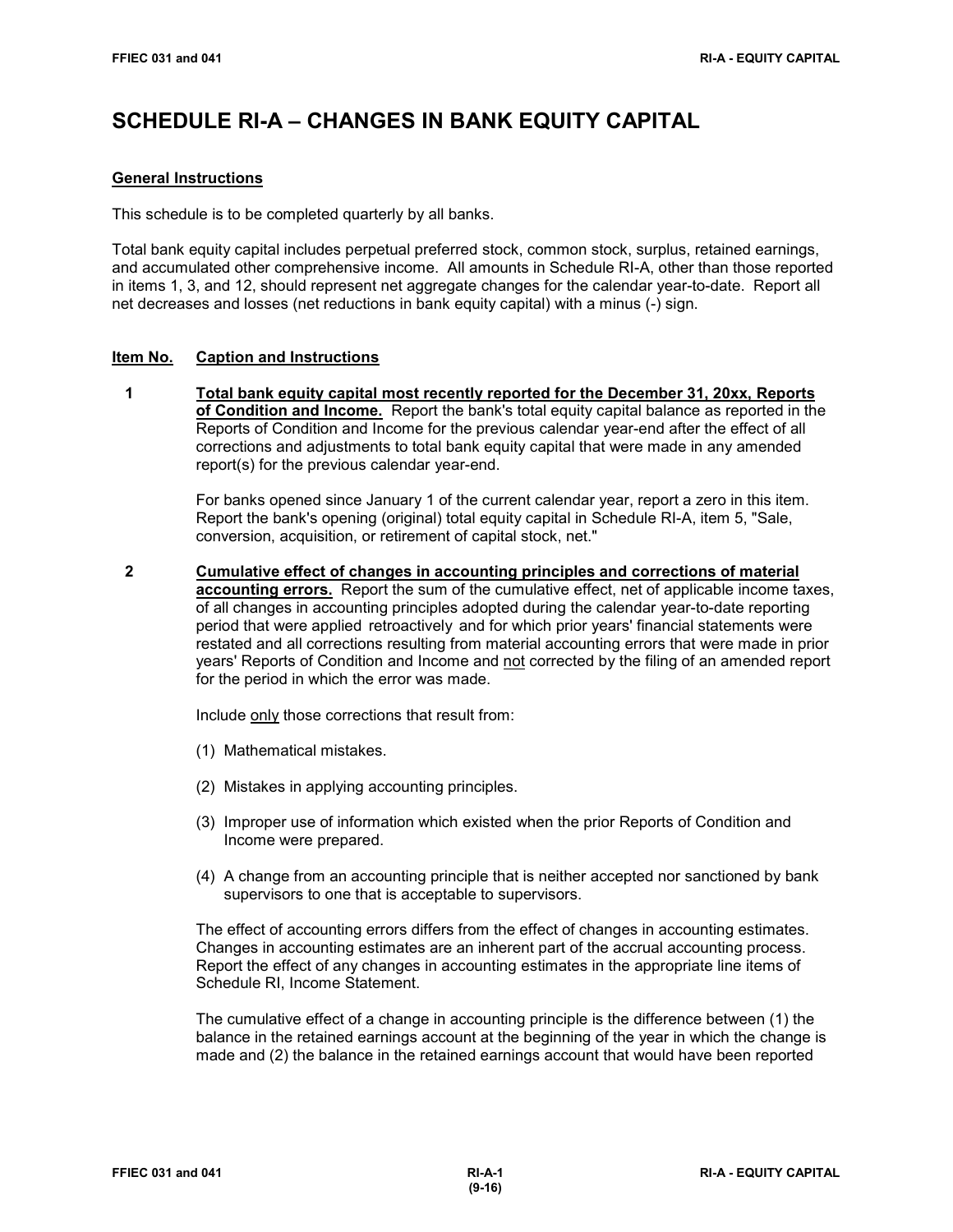**2** at the beginning of the year had the newly adopted accounting principle been applied in all (cont.) prior periods.

> State the dollar amount of and describe the cumulative effect of each accounting principle change and accounting error correction included in this item in Schedule RI-E, item 4.

Refer to the Glossary entry for "accounting changes" for additional information on how to report the effects of changes in accounting principles, corrections of errors, and changes in estimates.

- **3 Balance end of previous calendar year as restated.** Report the sum of items 1 and 2.
- **4 Net income (loss) attributable to bank.** Report the net income (loss) attributable to the bank for the calendar year-to-date as reported in Schedule RI, item 14, "Net income (loss) attributable to bank."
- **5 Sale, conversion, acquisition, or retirement of capital stock, net (excluding treasury stock transactions).** Report the changes in the bank's total equity capital resulting from:
	- (1) Sale of the bank's perpetual preferred stock or common stock. Limited-life preferred stock is not included in equity capital; any proceeds from the sale of limited-life preferred stock during the calendar year-to-date is not to be reported in this schedule.
	- (2) Exercise of stock options, including:
		- (a) Any income tax benefits to the bank resulting from the sale of the bank's own stock acquired under a qualified stock option within three years of its purchase by the employee who had been granted the option.
		- (b) Any tax benefits to the bank resulting from the exercise (or granting) of nonqualified stock options (on the bank's stock) based on the difference between the option price and the fair market value of the stock at the date of exercise (or grant).
	- (3) Conversion of convertible debt, limited-life preferred stock, or perpetual preferred stock into perpetual preferred or common stock.
	- (4) Redemption of perpetual preferred stock or common stock.
	- (5) Retirement of perpetual preferred stock or common stock.
	- (6) Capital-related transactions involving the bank's Employee Stock Ownership Plan.
	- (7) The awarding of share-based employee compensation classified as equity. Under ASC Topic 718, Compensation-Stock Compensation (formerly FASB Statement No. 123(R), "Share-Based Payment"), the compensation cost for such an award must be recognized over the requisite service period with a corresponding credit to equity. This reporting treatment applies regardless of whether the shares awarded to an employee are shares of bank stock or shares of stock in the bank's parent holding company.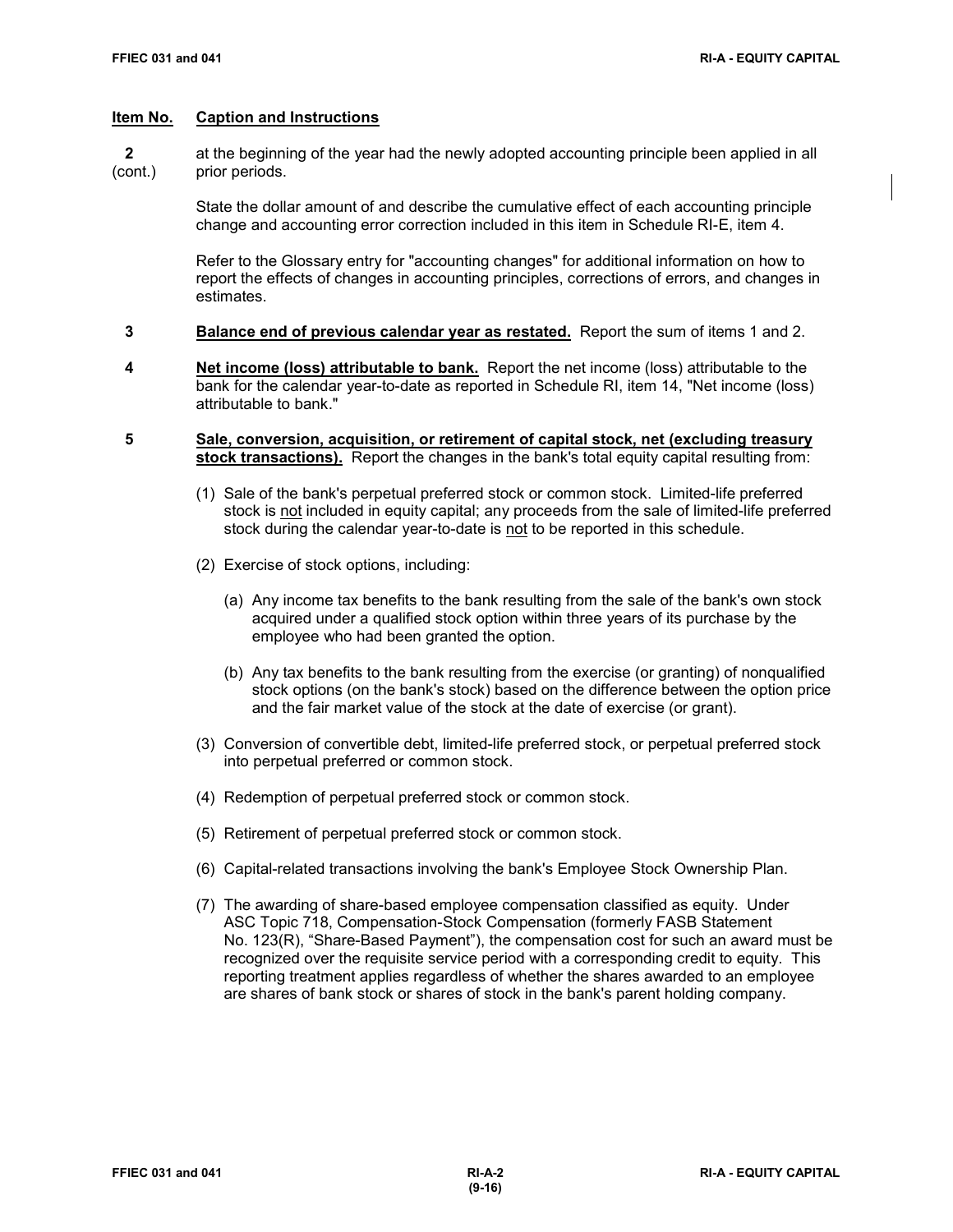**5** Include in this item:

(cont.)

- (1) The net decrease in equity capital that occurs when cash is distributed in lieu of fractional shares in a stock dividend.
- (2) The net increase in equity capital when a stockholder who receives a fractional share from a stock dividend purchases the additional fraction necessary to make a whole share.

Exclude treasury stock transactions from this item (report such transactions in Schedule RI-A, item 6, below).

For banks opened since January 1 of the year-to-date reporting period, report opening (original) equity capital in this item. Pre-opening income earned and expenses incurred from the bank's inception until the date the bank commenced operations should be reported in the Report of Income using one of the two following methods, consistent with the manner in which the bank reports pre-opening income and expenses for other financial reporting purposes:

- (1) Pre-opening income and expenses for the entire period from the bank's inception until the date the bank commenced operations should be reported in the appropriate items of Schedule RI, Income Statement, each quarter during the calendar year in which operations commenced; or
- (2) Pre-opening income and expenses for the period from the bank's inception until the beginning of the calendar year in which the bank commenced operations should be included, along with the bank's opening (original) equity capital, in this item. The net amount of these pre-opening income and expenses should be identified and described in Schedule RI-E, item 7. Pre-opening income earned and expenses incurred during the calendar year in which the bank commenced operations should be reported in the appropriate items of Schedule RI, Income Statement, each quarter during the calendar year in which operations commenced.
- **6 Treasury stock transactions, net.** Report the change in the bank's total equity capital during the calendar year to date from the acquisition (without retirement) and resale or other disposal of the bank's own perpetual preferred stock or common stock, i.e., treasury stock transactions (see the Glossary entry for "treasury stock").
- **7 Changes incident to business combinations, net.** If the reporting institution purchased another institution or business during the year-to-date reporting period, report the fair value of any perpetual preferred or common shares issued (less the direct cost of issuing the shares). Exclude the fair value of limited-life preferred stock issued in connection with purchase acquisitions. Refer to the Glossary entry for "business combinations" for further information on purchase acquisitions.

 If the reporting institution was acquired in a transaction that became effective during the reporting period, retained its separate corporate existence, and elected to apply pushdown accounting in its separate financial statements (including its Consolidated Reports of Condition and Income), report in this item the initial increase or decrease in equity capital that results from the application of pushdown accounting, i.e., the difference between the institution's total equity capital as of the end of the previous calendar year and its restated equity capital after the pushdown adjusting entries have been recorded as of the acquisition date. For further information on pushdown accounting, refer to the Glossary entry for "business combinations."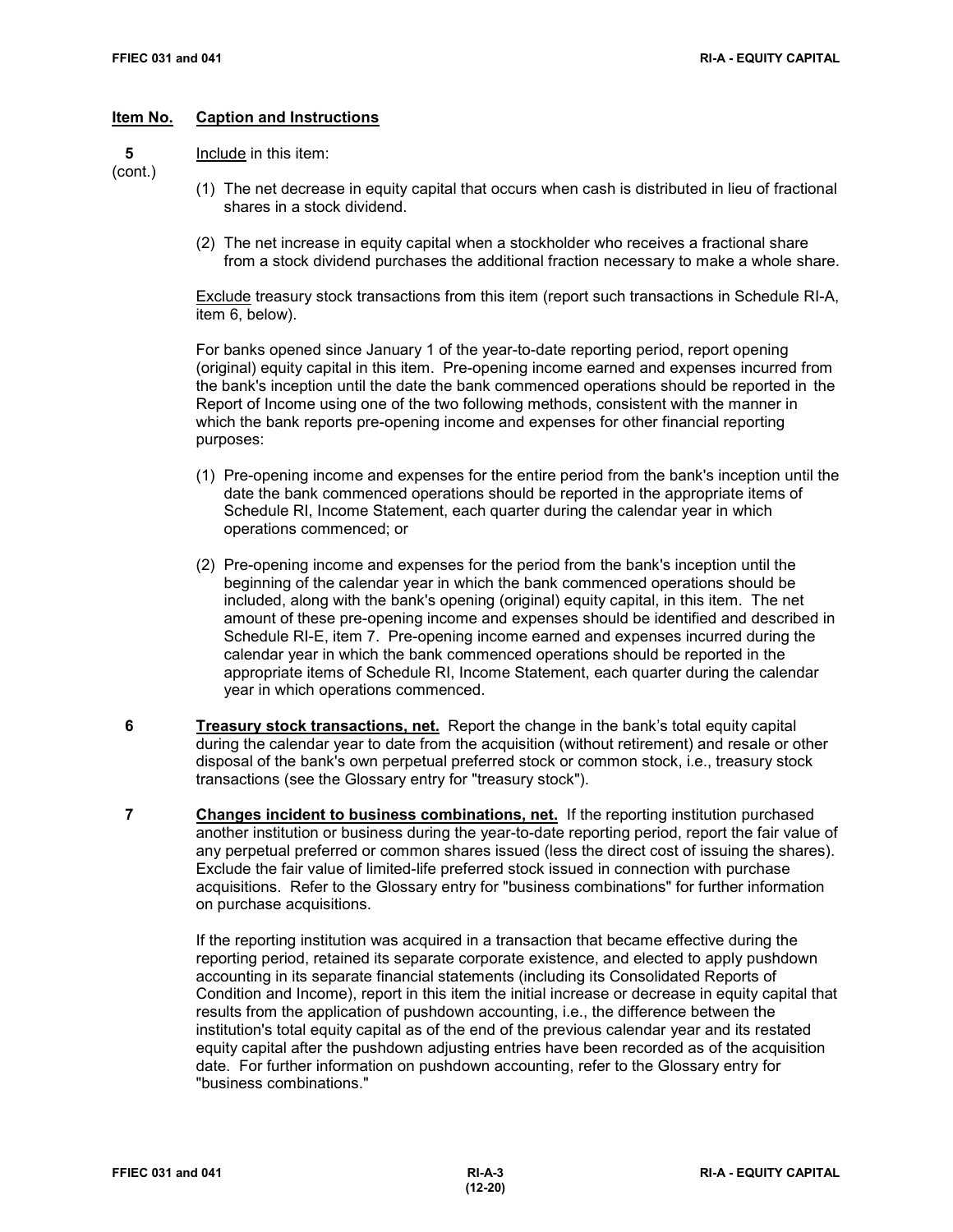- **7** If the reporting institution was involved in a transaction between entities under common
- (cont.) control that became effective during the year-to-date reporting period and has been accounted for in a manner similar to a pooling of interests, report in this item the historical equity capital balances as of the end of the previous calendar year of the institution or other business that was combined with the reporting institution in the transaction. For further information on transactions between entities under common control, refer to the Glossary entry for "business combinations."
	- **8 LESS: Cash dividends declared on preferred stock.** Report all cash dividends declared on limited-life preferred and perpetual preferred stock during the calendar year-to-date, including dividends not payable until after the report date.

Do not include dividends declared during the previous calendar year but paid in the current period.

Refer to the Glossary entry for "dividends" for further information on cash dividends.

 **9 LESS: Cash dividends declared on common stock.** Report all cash dividends declared on common stock during the calendar year-to-date, including dividends not payable until after the report date.

Do not include dividends declared during the previous calendar year but paid in the current period.

For further information on cash dividends, see the Glossary entry for "dividends."

 **10 Other comprehensive income.** Report the institution's other comprehensive income, including reclassification adjustments, for the calendar year-to-date, net of applicable income taxes, if any. Reclassification adjustments are adjustments made to avoid double counting of items in comprehensive income that are presented as part of net income for the calendar year-to-date reporting period that also had been presented as part of other comprehensive income in that reporting period or earlier reporting periods. If the amount to be reported in this item represents a reduction in the institution's equity capital, report the amount with a minus (-) sign.

Items of other comprehensive income include:

- (1) The change in net unrealized holding gains (losses) on the institution's available-for-sale debt securities.
- (2) Unrealized holding gains (losses) that result from a debt security being transferred into the available-for-sale category from the held-to-maturity category.
- (3) For a debt security transferred into the held-to-maturity category from the available-forsale category, amortization of the unrealized holding gain (loss) on the debt security at the date of transfer. Consistent with ASC Subtopic 320, Investments-Debt Securities, this unrealized holding gain (loss) should be amortized over the remaining life of the debt security as an adjustment of yield.
- (4) The portion of other-than-temporary impairment losses on available-for-sale and held-to-maturity debt securities that was not recognized in earnings in accordance with ASC Topic 320, Investments-Debt Securities, subsequent decreases (if not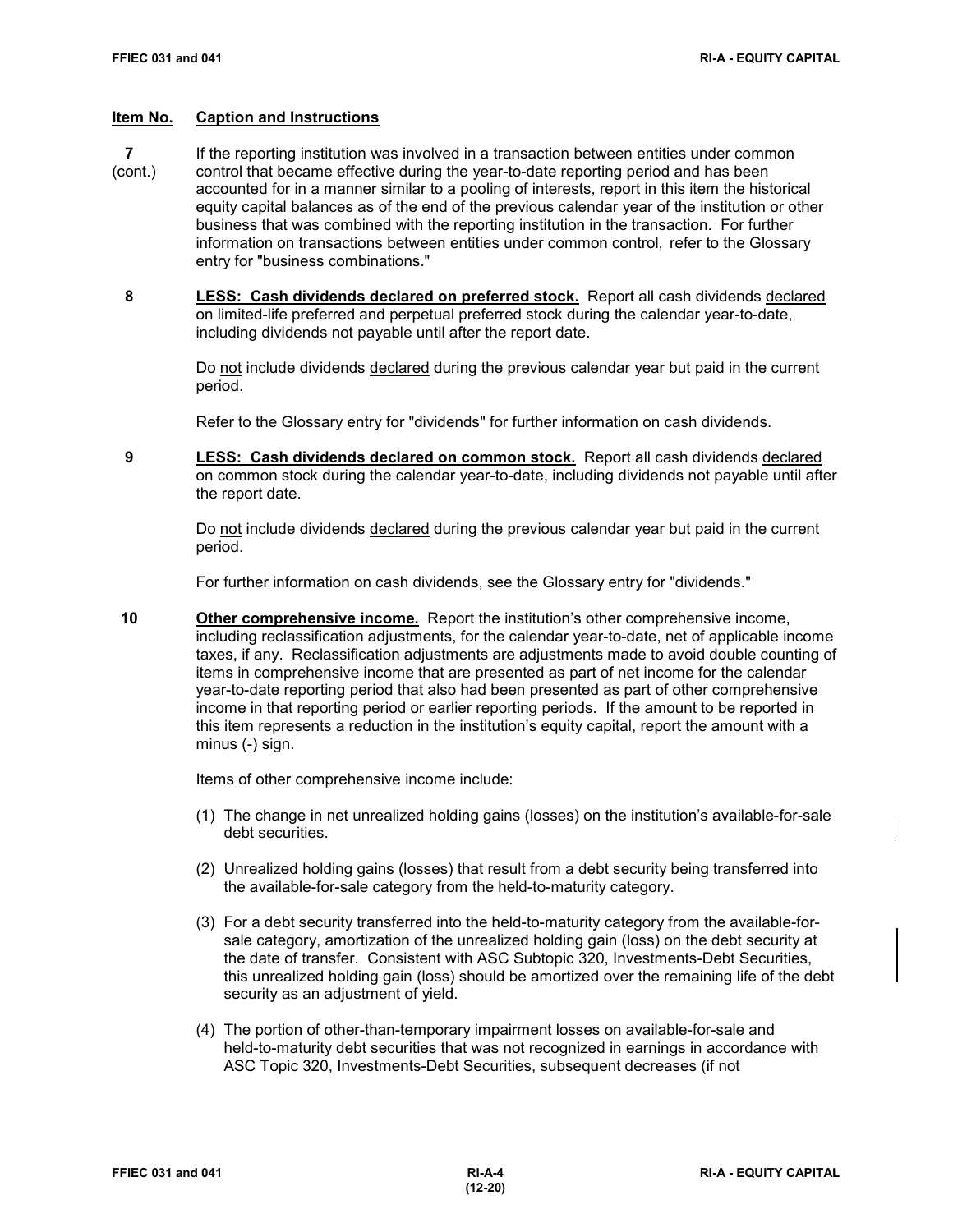- **10** other-than-temporary impairment losses) or increases in the fair value of available-for- (cont.) sale debt securities previously written down as other-than-temporarily impaired, and
	- subsequent accretion (based on the amount and timing of future estimated cash flows) of the portion of other-than-temporary impairment losses on held-to-maturity debt securities not recognized in earnings.
		- (5) The change in the institution's accumulated net gains (losses) (effective portion) on derivative instruments that are designated and qualify as cash flow hedges.
		- (6) On the FFIEC 031 only, the change in the institution's cumulative foreign currency translation adjustments and gains (losses) on certain foreign currency transactions. Refer to the Glossary entry for "foreign currency transactions and translation" for further information on accounting for foreign currency translation.
		- (7) Gains (losses) and transition assets or obligations associated with single-employer defined benefit pension and other postretirement plans not recognized immediately as a component of net periodic benefit cost and prior service costs or credits associated with such plans, which are accounted for in accordance with ASC Topic 715, Compensation-Retirement Benefits.
		- (8) The portion of the total change in the fair value of a liability resulting from a change in the instrument-specific credit risk ("own credit risk") when the institution has elected to measure the liability at fair value in accordance with the fair value option for financial instruments.

Exclude the year-to-date change in net unrealized holding gains (losses) on equity securities with readily determinable fair values not held for trading (report in Schedule RI, item 8.b).

For further guidance on reporting other comprehensive income, see ASC Topic 220, Comprehensive Income.

- **11 Other transactions with stockholders (including a parent holding company).** Report the net aggregate amount of transactions with the institution's stockholders, including its parent holding company, if any, that affect equity capital directly (other than those transactions reported in Schedule RI-A, items 5, 6, 8, and 9, above), such as:
	- (1) Capital contributions, other than those for which stock has been issued to stockholders. Include amounts contributed to the subsidiary institution from stockholders, including grants received by a parent holding company that are in turn transferred to the subsidiary institution. Report issuances of perpetual preferred and common stock and sales of treasury stock in Schedule RI-A, items 5 and 6, respectively; issuances of limited-life preferred stock are not reported in Schedule RI-A.
	- (2) Dividends distributed to stockholders in the form of property rather than cash (report cash dividends in Schedule RI-A, items 8 or 9, as appropriate). Record such property dividends at the fair value of the transferred asset. Include any gain or loss recognized on the disposition of the asset in the determination of net income for the calendar year-to-date in Schedule RI, Income Statement. Refer to the Glossary entry for "dividends" for additional information on property dividends.